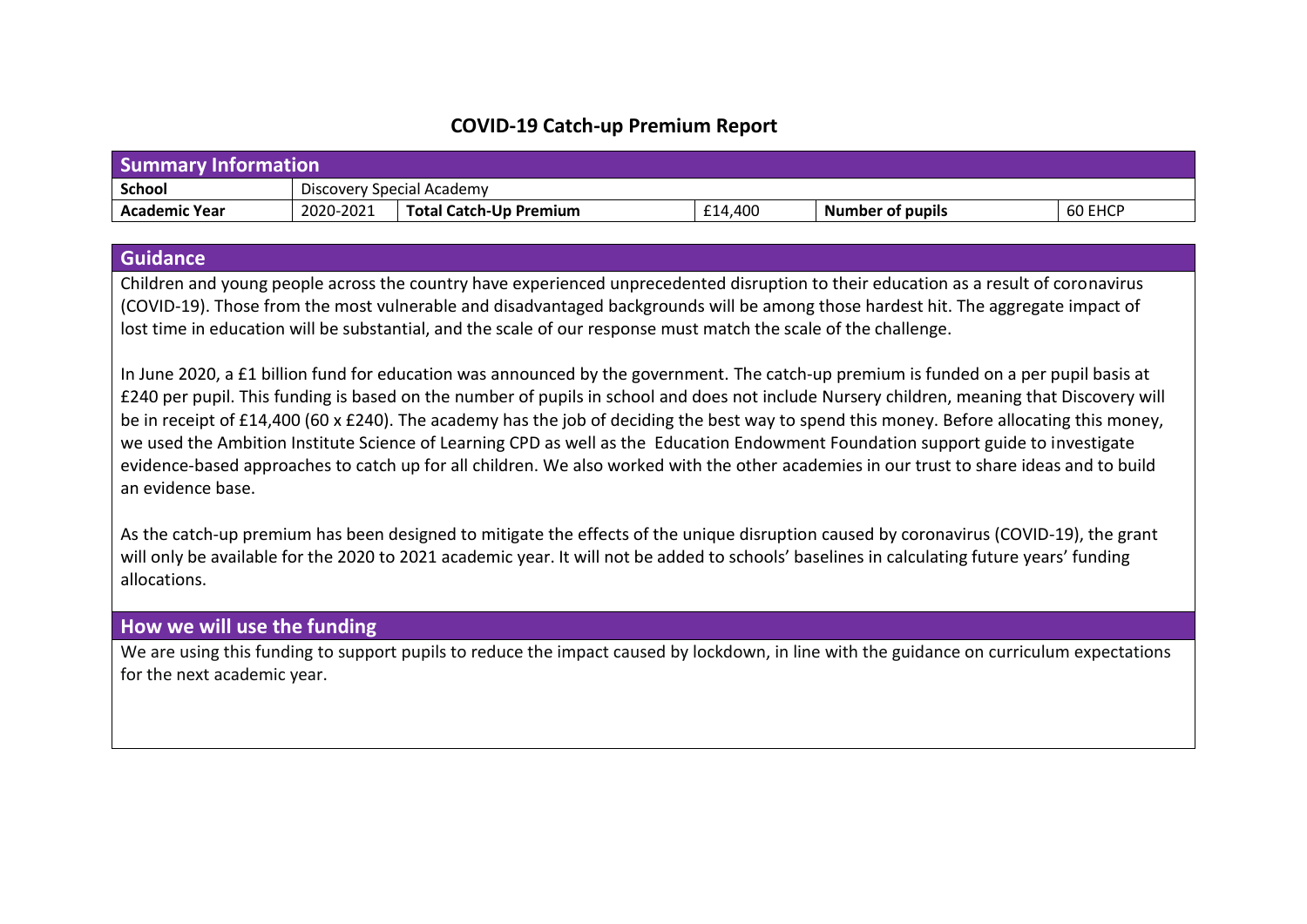|                        | <b>Identified impact of lockdown</b>                                                                                                                                                                                                                                                                                                                                |
|------------------------|---------------------------------------------------------------------------------------------------------------------------------------------------------------------------------------------------------------------------------------------------------------------------------------------------------------------------------------------------------------------|
| Emotional<br>wellbeing | As a result of the ongoing pandemic and the impact on our community, we have seen a significant increase in the<br>numbers of vulnerable children. We have also had individual children who have required targeted interventions to<br>support their social, emotional and mental health needs.                                                                     |
| Communication          | Throughout the pandemic, the academy has focused on promoting communication as a key area with all children and<br>families. We have developed our blended learning opportunities to incorporate a home learning platform - Showbie.<br>This has allowed families and teachers to remain in close communication and send targeted communication activities<br>home. |
| Reading and<br>phonics | Although the academy continued to work on early reading skills, and phonics for the more able children, through blended<br>learning. A renewed focus on this area will support pupils. This is a key aspect of the academy restart curriculum and<br>action plan                                                                                                    |
| Sensory<br>development | Children have increased sensory and therapeutic needs. In order to be able to deliver sensory and therapeutic<br>programmes, the academy needed to invest and install outdoor learning spaces.                                                                                                                                                                      |

| Planned expenditure                                                                                                                                                                                                                                             |                                                                                                                                                                                                                                                                                                |                                                                                                                                                                                                                                                                                                                                                                                                                                                                                                                 |  |
|-----------------------------------------------------------------------------------------------------------------------------------------------------------------------------------------------------------------------------------------------------------------|------------------------------------------------------------------------------------------------------------------------------------------------------------------------------------------------------------------------------------------------------------------------------------------------|-----------------------------------------------------------------------------------------------------------------------------------------------------------------------------------------------------------------------------------------------------------------------------------------------------------------------------------------------------------------------------------------------------------------------------------------------------------------------------------------------------------------|--|
| 1. Teaching and whole-school strategies                                                                                                                                                                                                                         |                                                                                                                                                                                                                                                                                                |                                                                                                                                                                                                                                                                                                                                                                                                                                                                                                                 |  |
| Desired outcome                                                                                                                                                                                                                                                 | Chosen action and anticipated cost                                                                                                                                                                                                                                                             | Impact                                                                                                                                                                                                                                                                                                                                                                                                                                                                                                          |  |
| <b>Quality first teaching:</b><br>Core subjects as well as foundation subjects<br>are planned with increasing detail and<br>consideration for how pre-requisite<br>knowledge will be taught alongside new<br>learning so that knowledge gaps can be<br>reduced. | Ambition Institute CPD - Applying the science<br>and climate of learning to build knowledge in<br>the learner's long-term memory through<br>effective sequencing, retrieval and utilising<br>prior knowledge, supporting excellent<br>classroom teaching and assessment for<br>learning. £3000 | Ambition CPD was delivered successfully. The<br>results of this can be seen in teacher planning<br>and processes across the curriculum.<br>Planning was modified to ensure that prior<br>learning and opportunities for retrieval were fully<br>utilised and considered.<br>The training raised awareness of and reinforced<br>already good practice of pedagogy for SLD pupils<br>including positive framing, routines and<br>structures and personalised approaches.<br>NQTs successfully completed NQT year. |  |
|                                                                                                                                                                                                                                                                 |                                                                                                                                                                                                                                                                                                | Total budgeted cost<br>£3000                                                                                                                                                                                                                                                                                                                                                                                                                                                                                    |  |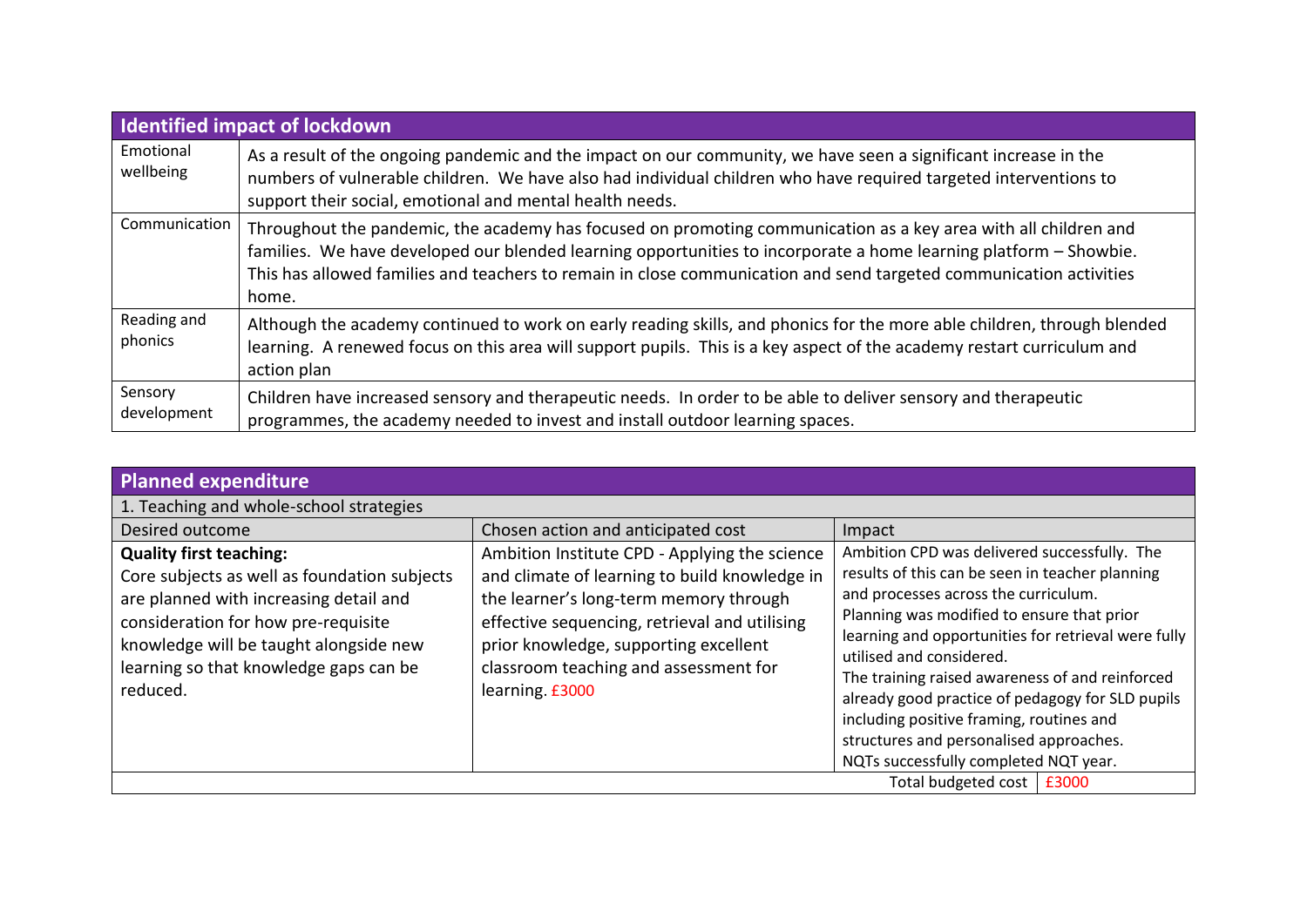| 2. Targeted approaches                                                                                                                                                                                                                         |                                                                                                       |                                                                                                                                                                                                                                       |  |
|------------------------------------------------------------------------------------------------------------------------------------------------------------------------------------------------------------------------------------------------|-------------------------------------------------------------------------------------------------------|---------------------------------------------------------------------------------------------------------------------------------------------------------------------------------------------------------------------------------------|--|
| Desired outcome                                                                                                                                                                                                                                | Chosen action and anticipated cost                                                                    | Impact                                                                                                                                                                                                                                |  |
| 1:1 and small group support:<br>Identify support required through half termly<br>pupil progress meetings to ensure a laser-like<br>focus on progress measures with support<br>from teacher educators.                                          | Employed an additional level 2 TA to<br>support small group, 1:1 and targeted<br>SEMH support £20,268 | The additional level 2 added much needed<br>capacity to support academic, therapeutic<br>and social/emotional development.<br>All pupils continued to make small steps<br>progress despite the disruption (see HT<br>report/SEF/Data) |  |
| <b>Extended school time:</b><br>Children are able to access a school<br>holiday club. The attainment/attendance<br>of those identified children improves<br>and effect of lockdown is becoming<br>negated.<br>After school clubs - summer term | Support staff run school holiday clubs<br>(Summer) £2,870                                             | Holiday club ran during summer<br>12 pupils and families accessed                                                                                                                                                                     |  |
| <b>Total Budgeted cost</b><br>£23,138                                                                                                                                                                                                          |                                                                                                       |                                                                                                                                                                                                                                       |  |

| 3. Wider strategies                                                                                                                                                                                                                                                                                                  |                                                                                                                                                                                             |                                                                                                                                                 |  |
|----------------------------------------------------------------------------------------------------------------------------------------------------------------------------------------------------------------------------------------------------------------------------------------------------------------------|---------------------------------------------------------------------------------------------------------------------------------------------------------------------------------------------|-------------------------------------------------------------------------------------------------------------------------------------------------|--|
| Desired outcome                                                                                                                                                                                                                                                                                                      | Chosen action and anticipated cost                                                                                                                                                          | Impact                                                                                                                                          |  |
| <b>Blended learning (supporting parents and</b><br>children):<br>Children have greater opportunities to<br>access learning at home. Home-learning<br>opportunities will not always require<br>parents to engage with the activities,<br>affording the children greater<br>independence and increasing the likelihood | Showbie training and setup<br>£289<br>Whole school subscriptions to the following<br>on-line learning resources are allowing us to<br>enhance our 'blended learning' offer:<br>Showbie £941 | Showbie was incredibly successful during<br>periods of lockdown and isolation supported<br>by iPads for families<br>See blended learning report |  |